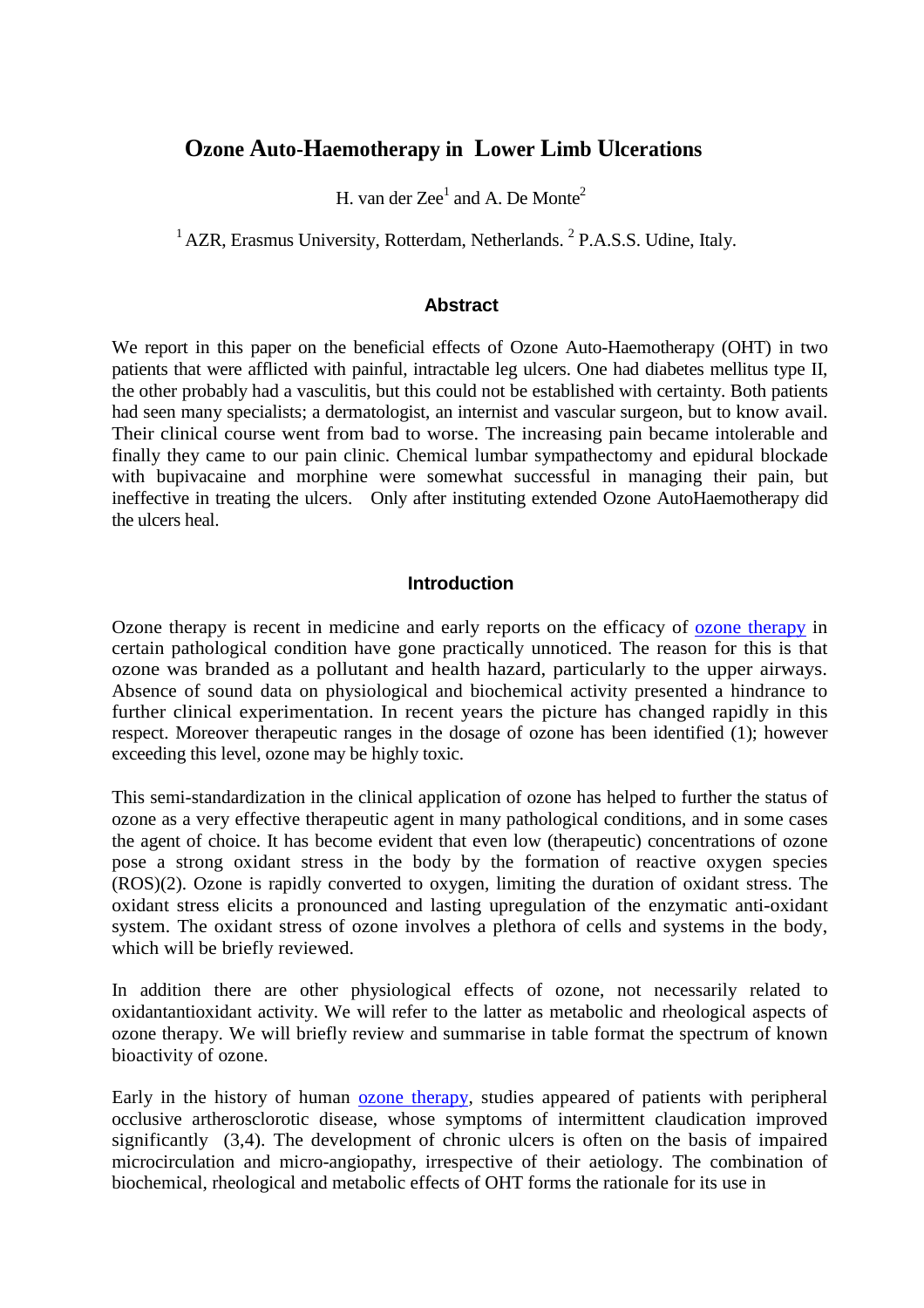patients suffering from chronic leg ulceration. We will describe briefly the pathogenesis and pathology of leg ulceration, the effects of ozone, and indicate how and where OHT may have beneficial effects and bring healing.

# *Clinical Subjects*

The first patient was a 62-year-old female, weight 55-kg, a non-insulin dependent diabetic and treated with oral anti-diabetic medication, who developed a non-healing ulcer on the lateral aspect of right leg proximal to lateral malleolus. She was otherwise in good health and a non-smoker. She was referred to the dermatologist, who treated her with topical medication and intermittent surgical curettage of the necrotic material accumulating in the wound. The ulcer got steadily worse and the pain became unmanageable with anti-inflammatory and pain medication. When she came to our clinic the pain was so severe that she was not able to sleep at all. Focussing on the pain management a chemical lumbar sympathectomy was performed to improve her pain as well as local circulation through reduction of cathecholeamine levels. No improvement of the ulcer was observed although the pain was less severe. A lumbar continuous epidural catheter was inserted and attached to a Baxter elastomeric infusion set for the purpose of controlled and extended delivery of 0.5 ml of bupivacaine of 0.15% with weekly refilling. Initially good analgesic effect was seen but after two months it was necessary to add morphine (2 mg a day) to the infusion to control the increasing pain. In the meantime the patient continued to see her dermatologist and internist, who decided to put her on regular insulin (15 units twice a day). Six months after the initial visit there was not only no improvement of the ulceration, instead it got worse. The vascular surgeon had already suggested to her to amputate her leg.

At that time it was decided to resort to ozone auto-heamotherapy (OHT). Initially the patient received OHT twice a week and after considerable improvement was achieved, this regimen was continued once a week. In total, the patient received 40 treatments before the ulcer was completely healed.

The second patient was a 57-year male, weight 80 kg, and of profession a carpenter. He had enjoyed very good health, was a non-drinker and a non-smoker and not on any medication. His symptoms started prior to visiting our clinic with extensive bilateral ulceration two years ago when he noticed on both legs multiple fluid-filled blisters, that upon discharging failed to heal or seal and then progressed to deep ulceration. The ulcers became worse over time and so did the general swelling and oedema.

The patient consulted many specialists, among them a dermatologist, internist, allergist and a vascular surgeon. Doppler flow studies were performed but no vascular abnormalities were found. Also an auto-immunological basis for his disease was excluded as well as contact dermatitis. Cultures were initially negative and local biopsies were non-specific for any type of disease. Despite the negative work up it was the consensus that the patient had a "vasculitis", but of unknown aetiology. Nevertheless, he was put on cortisone medication which did not stop the continuous worsening of the ulceration and oedema. Six months after the onset of his symptoms he presented himself to our clinic as his pain became unbearable, despite oral morphine. By now he could only get a little sleep in a sitting position.

He received a lumbar epidural catheter with a continuous infusion of 25 mg of bupivacaine daily through a Baxter elastomeric infusion device, to which later morphine in a dosage of 3 mg daily had to be added to control his pain. This pain treatment was effective, but the ulceration and swelling of the legs worsened, the infection became uncontrollable to the point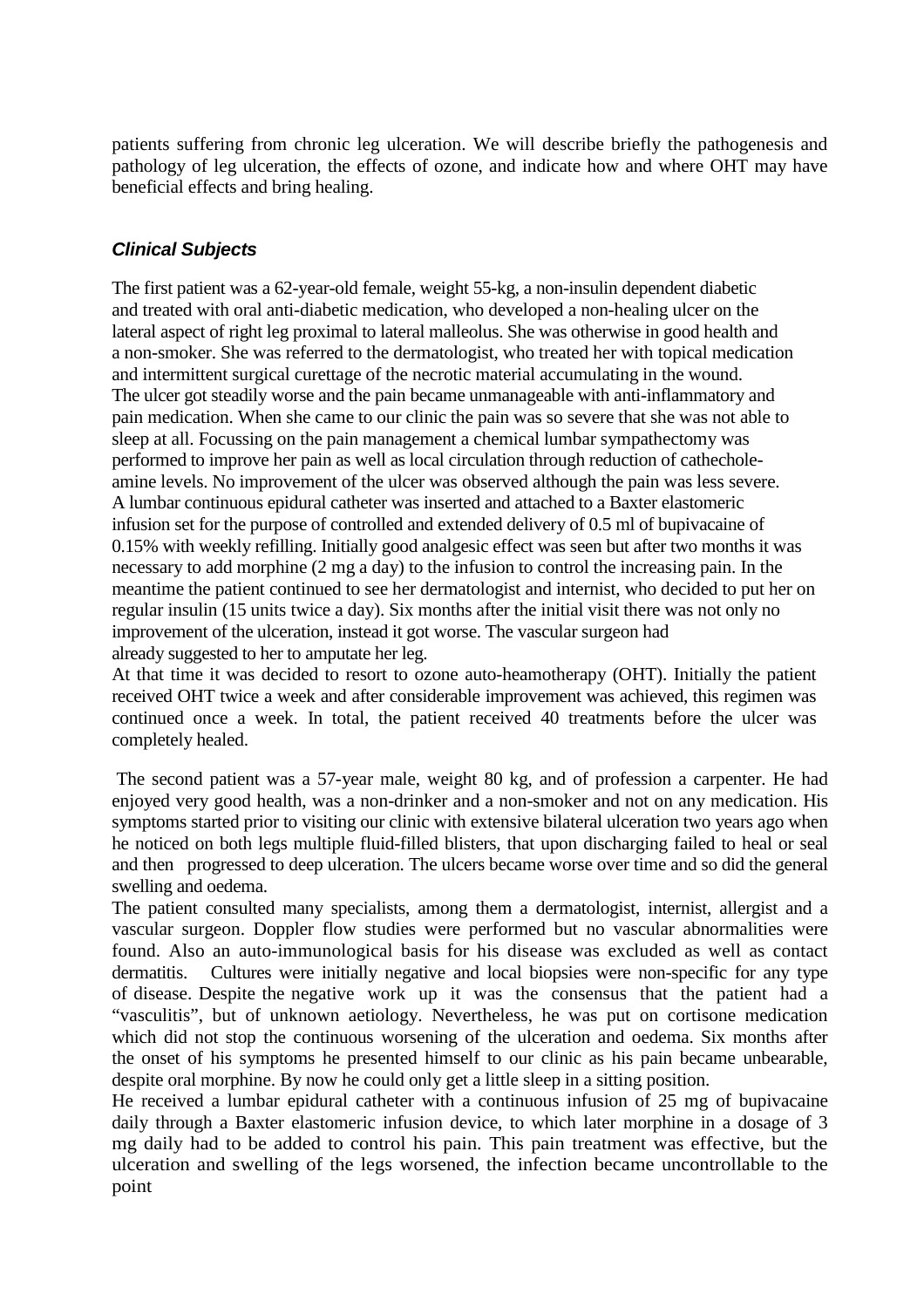that the surgeon suggested to the patient to consider amputation of his lower legs. As an alternative treatment we proposed to the patient to receive OHT; that was 4 months after his first visit to our clinic. Several ozone treatments already reduced the swelling and the pain. After 8 months of ozone treatments the ulcers on one leg have completely healed.

# *Pathology of leg ulcers*

In the normal wound formation and healing processes many systems and cells are involved, through activation by ROS. Erythrocytes, plasma proteins, lipoproteins, mastcells, neutrophils, monocytes, lymphocytes, eosinophils etc. are all involved. Blood coagulation is also present.

The inflammatory phase is characterised by an early and late phase. This is followed by a granulation phase and finally by a matrix formation and remodelling phase. A brief review of the cells and systems involved in wound formation and healing will follow.

Traumatic injury and vessel disruption results in platelet aggregation and blood coagulation. These phenomena are limited, due to the intrinsic activities of the intact surrounding endothelium. Activated platelets and clotting products, forming a haemostatic plug, release a host of chemotactic and vaso-active substances on a local level. These substances are too numerous to mention, but here is a small selection(5,6,7): Histamine, bradykinin, serotonin, platelet activating factor (PAF), platelet derived growth factor (PDGF), tumor necrosis factors (TNF- $\alpha$ ), transforming growth factors (TGF- $\alpha$ - $\beta$ ), fibroblast growth factors (FGF), eicosanoid products of arachidonic acid metabolism (prostacyclin, tromboxane B2 and leukotrienes (B4 and D4), adenosine phosphate. Fibrin, fibrinolysis products, fibronectin, proteases, with complement activation and generation of complement derived products C3a, C5a. Interleukines are generated (IL-1, IL-1β, IL-2, IL-6, IL-8, IFN-β). Neutrophils infiltrate the wound attracted by the various chemotactic factors, among them activated complement derived products (C3a, C5a). Many of these products mediate increased vascular constriction and permeability leading to oedema formation. Activated neutrophils release reactive oxygen species (ROS) and lipid peroxidation. By diapedesis they reach the peri-vascular space. In this stage histology often shows leukocyte and platelet plugs within the vascular lumen.

In the next phase the neutrophils, which are important in the inflammatory phase, are being more and more replaced by monocytes. The monocytes go on to become macrophages. The macrophages rid the wound of pathogenic organisms, tissue debris and effete neutrophils. Furthermore they release growth factors and chemotactic substances, including (PDGF), (TNF), and interferon-α-β (IFN). Thus the macrophages play an important role in transition between inflammation and repair. In this stage the fibrinolysis is activated and digestion of collagen and fibrin clot is facilitated by the release of proteases.

In the following phase of repair granulation tissue appears, which consist of newly formed vessels. They are embedded in a loose matrix of fibronectin, collage and hyaluronic acid, forming the granulation tissue that will support the new epidermis. Fibronectin and hyaluronic acid is mainly deposited by fibroblasts. Fibroblast proliferation and migration is signalled by chemotactic factors and growth factors such as FGF (fibroblast growth factor), TGF-β, PDGF (platelets and macrophages). Matrix proteins and thrombin, which also stimulate fibronectin and fibroplasia are formed. Also angiogenesis now appears, almost simultaneously with fibroplasia.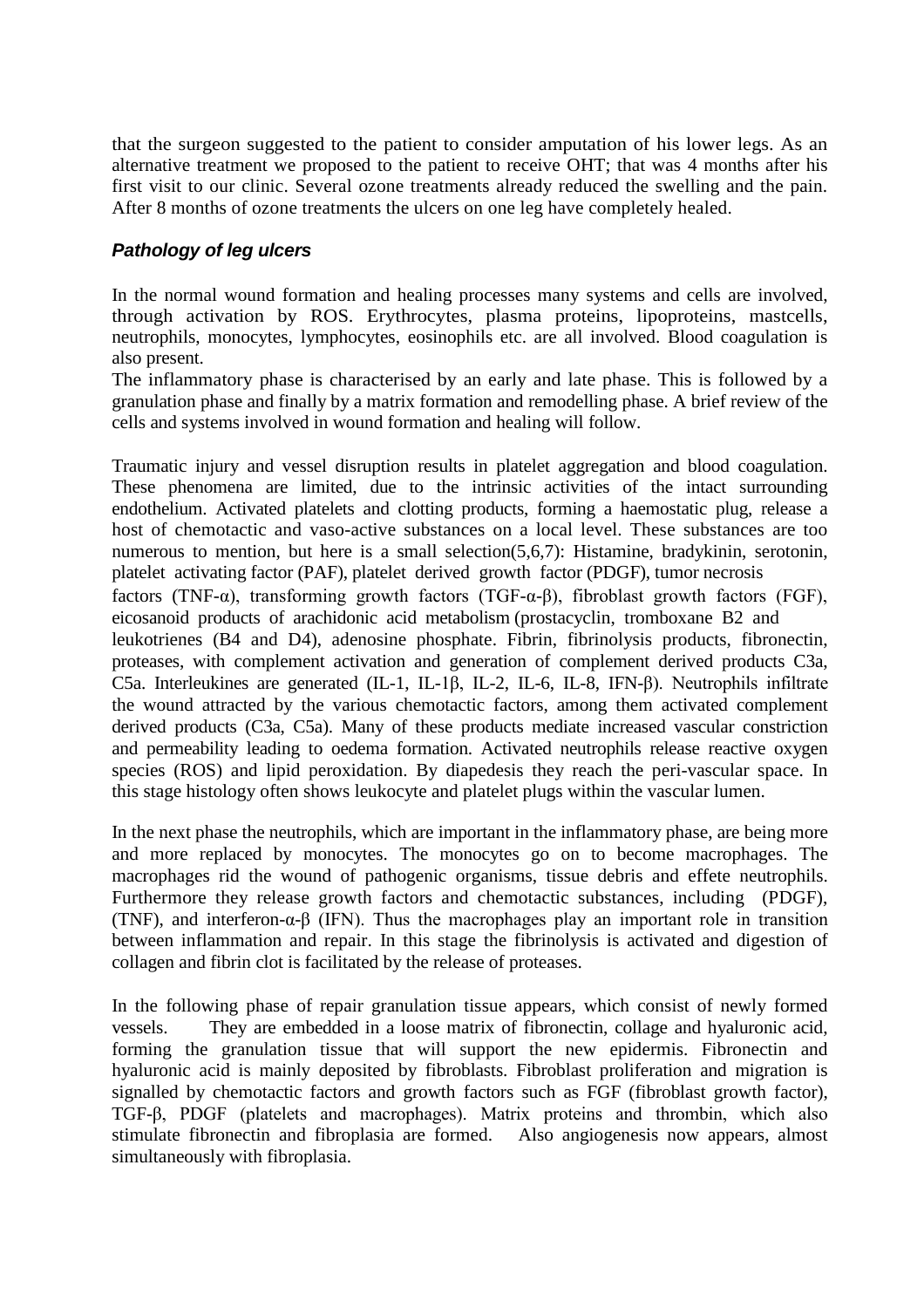The final phase in the healing is re-epitheliazation, in which the epidermal growth factor (EGF) and keratinocyte growth factor (KGF) are involved.

In chronic ulceration however, the healing has failed. A simple definition of a chronic ulcer is that it is a defect in healing. The permanence of the defected healing process may further contribute to the exacerbation of the ulceration and superimposed infection and thus a vicious circle has been entered. At this stage the microcirculation is likely to be affected as severe angiopathy has developed. As a consequence, nutrient local blood flow is blocked, impeding the phagocytic cleansing of necrotic debris. Healing through granulation, fibroplasia, neovascularization and re-epithelization, all of which require an adequate blood flow, is arrested.

Patients with venous insufficiency or blockage (thrombosis) and/or peripheral occlusive artherosclerosic disease (POAD) are more prone to angiopathy and failure of the microcirculation. Vasculitis falls into the same category.

Subsequently the inflammatory stages may persist, endothelial damage may become more pronounced with swelling and denudation, presenting a thrombotic surface by exposing the subendothelial matrix. This chronically activates the intrinsic clotting cascade where plugs of leukocytes and platelets persist or are newly formed. Increases in vascular permeability and peri-vascular oedema formation further impede local blood flow. In this stage there is extravasation of fibrin as demonstrated with antifibrin-fibrinogen immuno-fluorescence (8), indicating a lack of normal fibrinolytic activity.

Thus, in chronic ulceration local ischaemic events seem to prevail and pre-existent vascular disease may sustain this condition. The ischaemic condition may not be altogether static, and from time to time a temporary (partial) re-perfusion of the affected area may occur. Intermittent ischaemia and re-perfusion may add insult to injury as this can result in a very deleterious activation of the xanthine/ xanthine oxidase pathway (9,10,11), generating more ROS for the tissues. At any rate the end stage of the above sketched scenario is ulceration and necrosis of the skin. Once these inflammatory conditions have become entrenched they may lead to a chronic persistence of the ulceration and superimposed infections. In this stage medical and topical therapy has often become ineffective. Of course surgical intervention is required if the condition of venous insufficiency or arterial occlusive disease is the underlying pathology.

#### *ROS; oxidant and antioxidant system.*

Oxidant stress, by reactive oxygen species (ROS) and resultant lipid peroxidation, appears to be an important cause of cell and tissue damage in many disorders. Within the body, extracellular oxidants include phagocytic cell products such as superoxide anion  $(O_{2\sqcap})$ hydrogen peroxide  $(H_2O_2)$ , hydroxyl radical ('OH), and hypochlorous acid (HOCl). Metals (iron and others) may catalyse reactions, which convert  $O_2$   $\Box$  and  $H_2O_2$  to more toxic species such as •OH. Myeloperoxidas (MPO) may react with  $H_2O_2$  to form HOCl. Ischemiareperfusion injury is a prime model of ROS injury where xanthine dehydrogenase may be converted to xanthine oxidase leading to the generation of damaging  $O_2$  metabolites.

The endogenous antioxidant defence systems include cellular anti-oxidant enzymes and circulating anti-oxidants. Common cellular anti-oxidants are (1) superoxide dismutase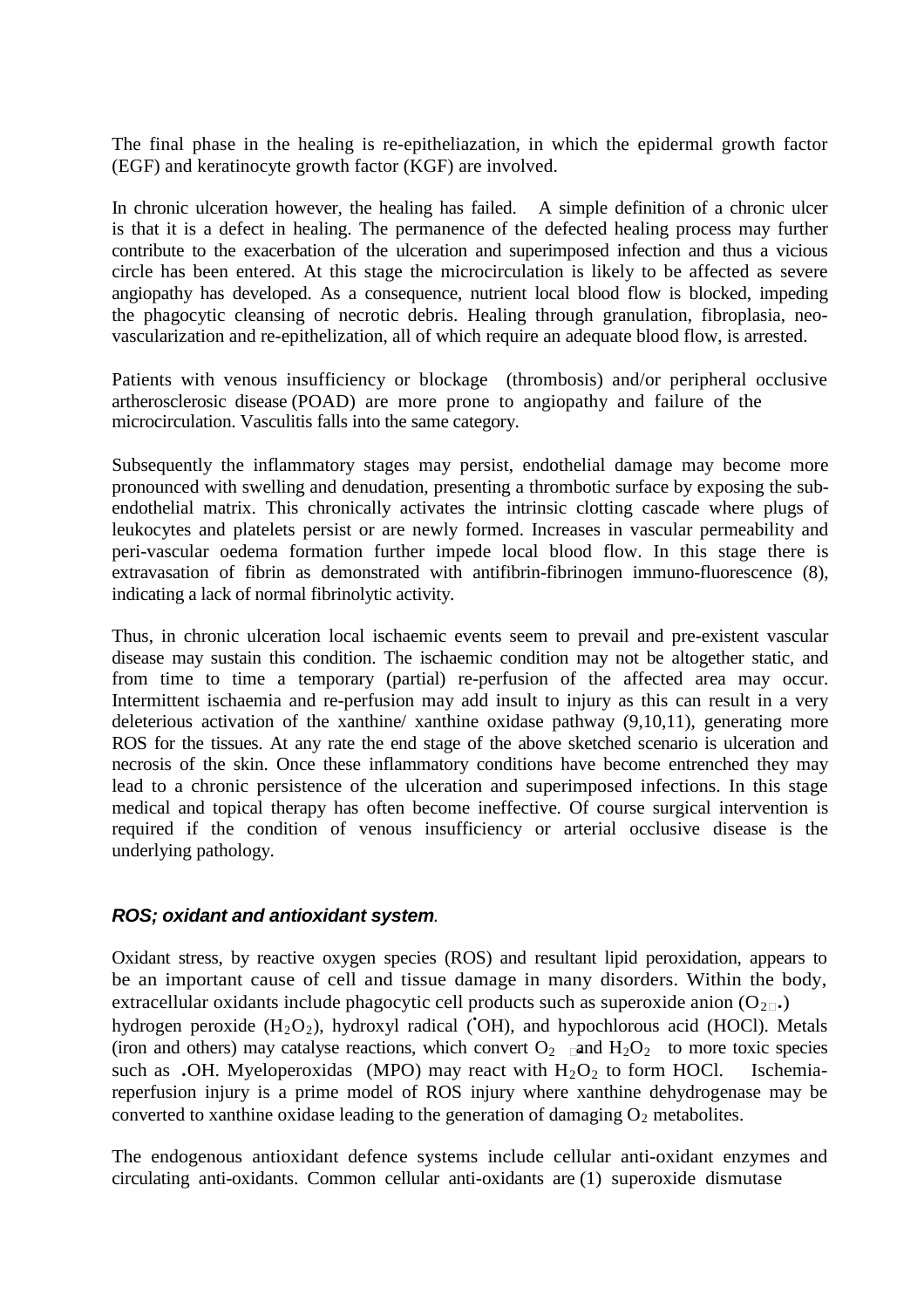(SOD), which converts super-oxide anion to hydrogen peroxide, (2) catalase, a scavenger of  $H<sub>2</sub>O<sub>2</sub>$  and (3) glutathione peroxidase (GPX), which catalyses the reduction of organic hydroperoxide and  $H_2O_2$  to non-toxic compounds. Reduced glutathione appears to inhibit lipid peroxidation.

In addition there are many hydro-soluble anti-oxidants (e.g. uric acid, L-ascorbic acid, plasma protein etc.), lipid-soluble antioxidants (vitamine E, A, etc.) and chelating proteins.

For the subject at hand we should bear in mind that erythrocytes (RBC) contain vast amounts of antioxidant enzymes. This notion will become relevant in the discussion of the therapeutic effect of ozonization of blood.

# *The effect of ozonized blood*

Biochemical effects*.* 

Ozone, by itself not an oxygen radical, has a strong oxidizing effect and generates oxidants (ROS). The oxidant stress by ozone involves many of the blood components: lipo-proteins, plasma proteins, lymphocytes, monocytes, granulocytes, platelets and erythrocytes. Ozone acts on any organ and surface with which it gets in contact (e.g.endothelial cells).

In a defence reaction to the generation of ROS, the various anti-oxidant systems are activated and go on to produce anti-oxidant enzymes and scavengers (12). Since the oxidizing effect of ozone is almost linearly related to its concentration in the blood, above a certain threshold it becomes very cytotoxic and produces haemolysis. The therapeutic range is rather narrow but has already been well described by now. The half-life of ozone is short. Ozone rapidly converts into oxygen via endothermic reaction, and its resident time is in the order of 10 minutes. The ozone oxidant stress is therefore of brief duration, but nevertheless, the antioxidant response is very pronounced where the latter is believed to outlast the former

For example, ozone pre-treatment followed by ischaemia-reperfusion injury showed a significant increase in organ SOD activity, preservation of glutathione, while  $H_2O_2$  (13,14) levels were marginally increased. This may explain some of the observed therapeutic effects increased. This may explain some of the observed therapeutic effects of ozone.

A summary of the aforementioned biological effects of ozone is given in table I, adapted from Bocci (15).

| 21001101111001 211000 01 020110 111 21000 1 |                  |                            |                |             |  |  |  |
|---------------------------------------------|------------------|----------------------------|----------------|-------------|--|--|--|
| Erythrocytes                                | <b>Platelets</b> | <b>Leukocytes</b>          | Endothelium    | Haemostasis |  |  |  |
|                                             |                  |                            |                |             |  |  |  |
| $ATP, EC, 2,3 DPG \uparrow TGF$             |                  | PGE2                       | NС             | vWF         |  |  |  |
| O <sub>2</sub> unloading                    | PDGF             | ${\rm TNF}\text{-}\alpha$  | VEGF           | $(t-PA)$    |  |  |  |
| SR <sub>l</sub><br>MF                       | TXB <sub>2</sub> | $\overline{\text{NF-}\nu}$ |                | <b>APTT</b> |  |  |  |
| PO <sub>2</sub> arterial                    |                  | IL2, IL6, IL8 $\uparrow$   | <b>O</b> edema | TT          |  |  |  |
| PO <sub>2</sub> venous                      |                  | BK, Hist.                  |                |             |  |  |  |

Table I Biochemical Effects of Ozone in Blood.

Table I. Ozone has a strong oxidising effect and elicits through generation of ROS many cellular responses, These in turn produce a host of chemotatic and vaso-active substances and growth factors as well as producing other stimulatory effects including those on the erythrocytes. In response the anti-oxidant system is in strongly stimulated. Abbreviations appear if full throughout the text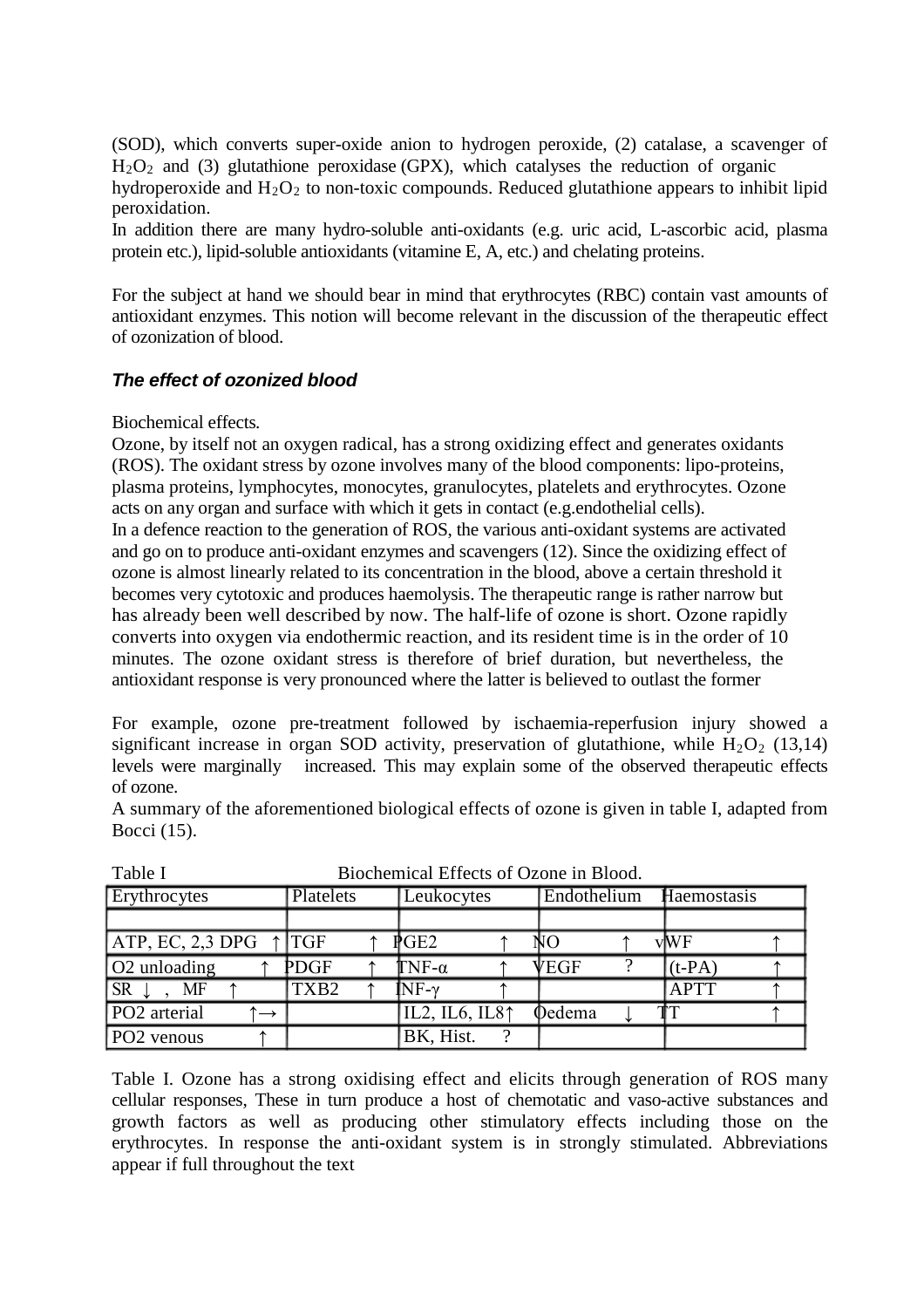#### Rheological effects.

Ozone therapy has already established itself as a very effective treatment in some disorders. That ozone treatment can positively affect the microcirculation has been shown by earlier investigation in patients with severe claudicatio intermittens, all of which report a significant improvement. Ozone studies on filtrability of blood showed an improvement, perhaps on account of an increase in membrane fluidity (MF), while a reduction in sedimentation rate (SR) was found. We believe that the above rheological effects of ozone play a major role in the improvement of the microcirculation. These findings are presented in table II that has been adapted from Coppola et.al. (16). The data presented has been corroborated by similar findings from other authors (17,18).

| таріе п                 | RHEOIOGICAL ELIECTS OF UZONE IN BIOOD |                   |  |                           |            |  |
|-------------------------|---------------------------------------|-------------------|--|---------------------------|------------|--|
| <b>Time</b>             | Haematocrit Filterability   Viscosity |                   |  | $\sqrt{\text{Viscosity}}$ | Fibrinogen |  |
| post ozone              |                                       | whole blood blood |  | plasma                    |            |  |
| $\overline{O(control)}$ |                                       |                   |  |                           |            |  |
| $15 \text{ min}$        |                                       |                   |  |                           |            |  |
| $60 \text{ min}$        |                                       |                   |  |                           |            |  |

Table II Rheological Effects of Ozone in Blood

Table II. This table shows the rheological effects of ozone.

It is likely that each and all the parameters listed contributed to the healing of chronic ulcers in the patients, based on improved local micro-circulation, better oxygenation, facilitated O2 unloading and influx of anti-oxidants, importantly carried also by the erythrocytes.

#### Metabolic effects.

In several experimental studies of ischaemia-reperfusion injury in different organs: liver, kidney and brain, pre-treatment with ozonized blood was shown to have a striking protective effect. Biochemical markers of injury particularly occurring in the re-perfusion period were significantly less with prior ozone treatment. Injury assessment on the basis of morphology showed also a remarkable degree of protection. During ischaemia, as a consequence of ATP degradation, a significant increase in adenosine and xanthine production is seen. In the reperfusion period, adenosine has a protective effect, but the ROS generation by xanthine/xanthine oxidase pathway has a deleterious effect. Ozone treatment prior to the ischaemic injury showed a significant reduction in the xanthine accumulation, while the adenosine levels were not affected. In a similar study it was found that the transaminases (AST, ALT) and lactate levels were attenuated, while a preservation of glutathione and an increase in SOD was observed. Also  $H_2O_2$  levels did not increase. In another study on brain hypoxia, prior ozone treatment indicated that energy charge (EC) and ATP were well

maintained and that lactate production was inhibited, producing a significant increase in survival time (19).

Finally a brief summary of these and other metabolic effects (20) are given in table III We also have listed some of the interstitial matrix factors and molecules that are essential in the healing process of wounds and that will benefit from a metabolic preservation and/or stimulation.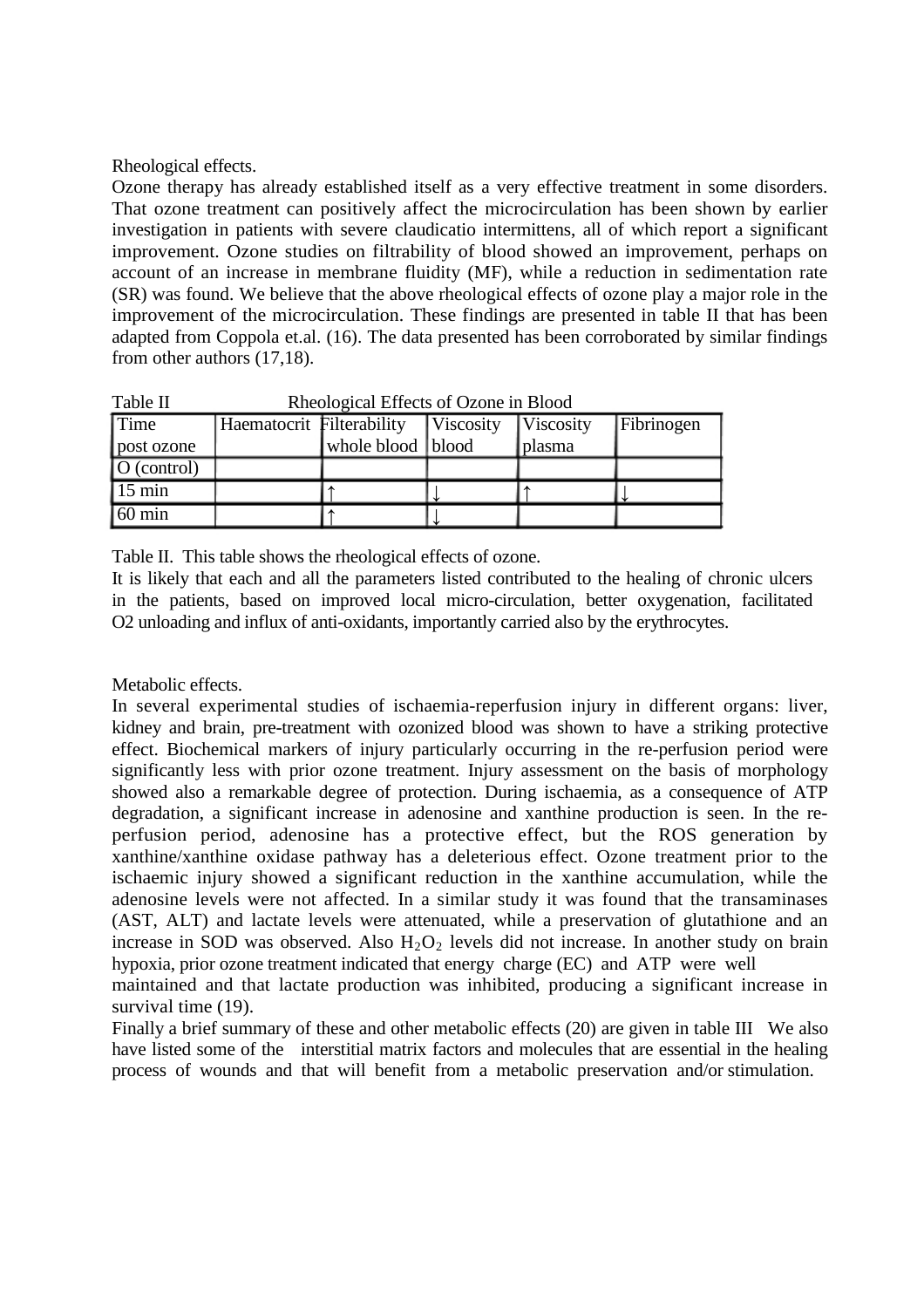| Table III<br>Metabolic Effects of Ozone in Blood |  |                        |  |  |  |  |
|--------------------------------------------------|--|------------------------|--|--|--|--|
| <b>ATP</b>                                       |  | Hyaluronic acid        |  |  |  |  |
| <b>Energy Charge</b>                             |  | Fibronectin            |  |  |  |  |
| <b>Cholesterol</b>                               |  | $FGF-\beta$ , EGF, KGF |  |  |  |  |
| Triglycerides                                    |  | Collagen I/III         |  |  |  |  |
| <b>Fatty</b> acids                               |  |                        |  |  |  |  |
| Low density lipids                               |  |                        |  |  |  |  |
| <b>xanthine</b>                                  |  |                        |  |  |  |  |

Table III. OHT exhibits a metabolic stimulation, perhaps more importantly preservation of ATP, energy charge, adenosine and reduction of lactate levels during ischaemia.

Also significant is also the reduction in xanthine. All these factors minimise further injury in the re-perfusion period. Metabolic stimulation helps the formation of interstitial matrix factors where as lipids that can damage the endothelium are reduced.

In summarising we can say that ozone in blood, is a strong oxidising agent and causes:

- 1) stimulation the generation of antioxidants,
- 2) vasodilatation and hyperaemia (NO),
- 3) reduction in blood and plasma viscosity,
- 4) increase in erythrocyte membrane fluidity,
- 5) hyper-oxygenation and facilitated oxygen unloading to the tissue,
- 6) metabolic stimulation

## *Ozone auto-haemotherapy (OHT) protocol***.**

After cannulation of a large peripheral vein, 225 ml of blood was collected in a 500 ml bottle containing 950 mg of sodium citrate. Subsequently, 225 ml of  $O_2/O_3$  mixture containing 50 mcg of  $O_3$  per ml, was added to the collected blood and mixed for 15 min. by gently shaking the bottle. The ozonized blood was then re-infused to the patients over a 20-30 minute period. Initially the patient received OHT twice a week. After notable progress was made, treatment was reduced to once a week until healing of the ulceration was achieved.

## *Results*

In our patients there was no underlying pathology that was amenable to surgical therapy. Regimens to improve the metabolic condition with medications remained unsuccessful. The patient with diabetes was put on insulin, the patient with vasculitis was started on cortisone therapy.

Extended OHT, however, resulted in complete healing of the ulceration. In the figures 1 and 3, photographs of the ulcers before or shortly after OHT are shown. The end results of OHT: the healing of the ulcers are shown in figures 2 and 4.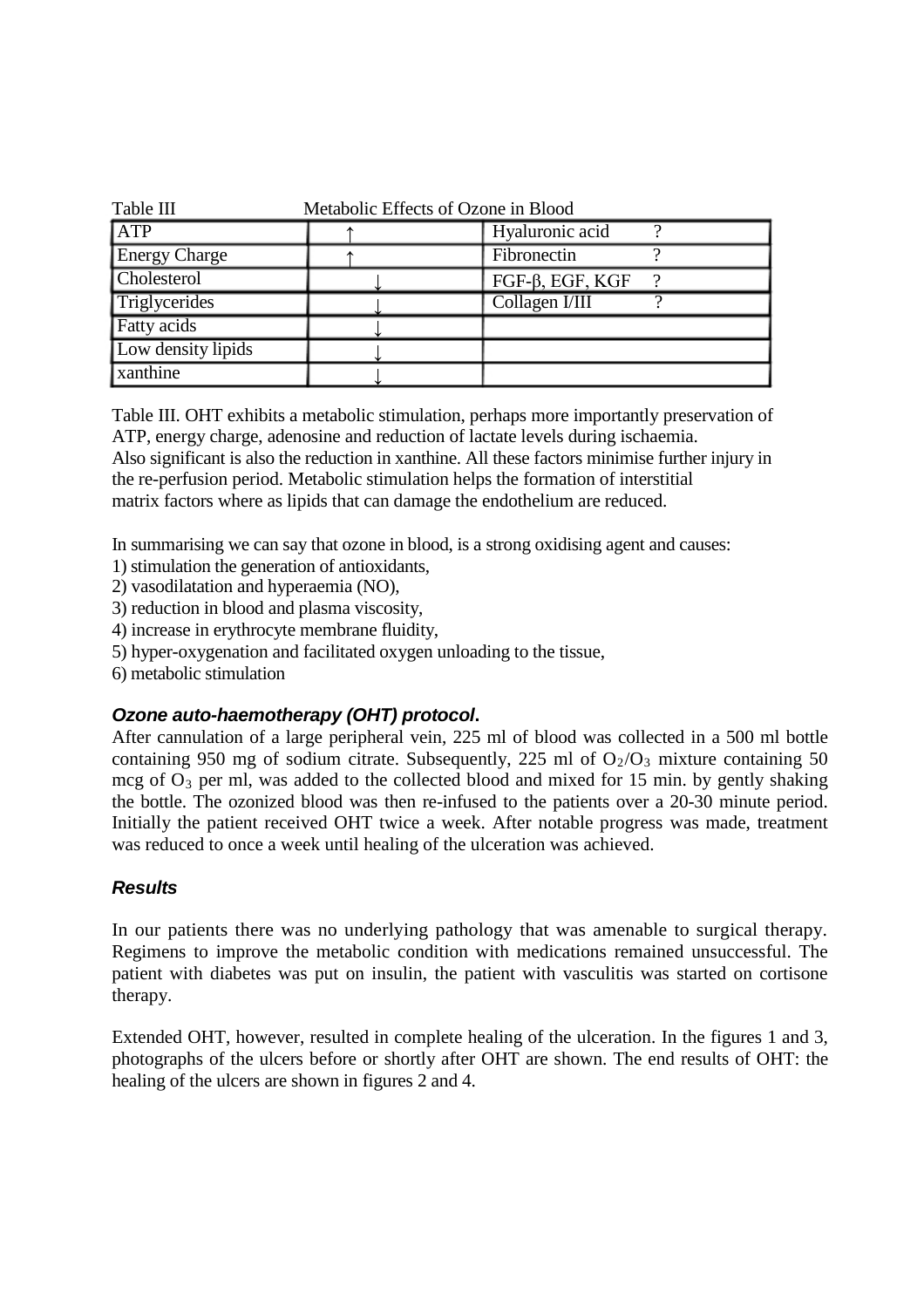Fig1 1 and 2.Vasculitis patients before and after 70 OHT treatments, resulting in a complete healing



Fig 1 Fig 2



Fig. 3 and 4. Diabetic patient before and after 40 OHT treatments, resulting in a complete healing.



Fig 3 Fig 4



# *Discussion*

We presented two patients with longstanding (6 months) chronic leg ulcers with different aetiology, in whom conventional topical and systemic therapy failed completely. OHT resulted in a complete healing of these chronic ulcers.

In reviewing some of the varied effects of ozone as described in the respective section above, we believe that the healing effect of OHT in these patients with chronic leg ulceration is the result of a multifactorial: biological, rheological and metabolic activity.

With respect to the biological effect as far as the oxidant-antioxidant system is concerned, we hypothesise that the balance over time is tipped in favour of the antioxidant system, helping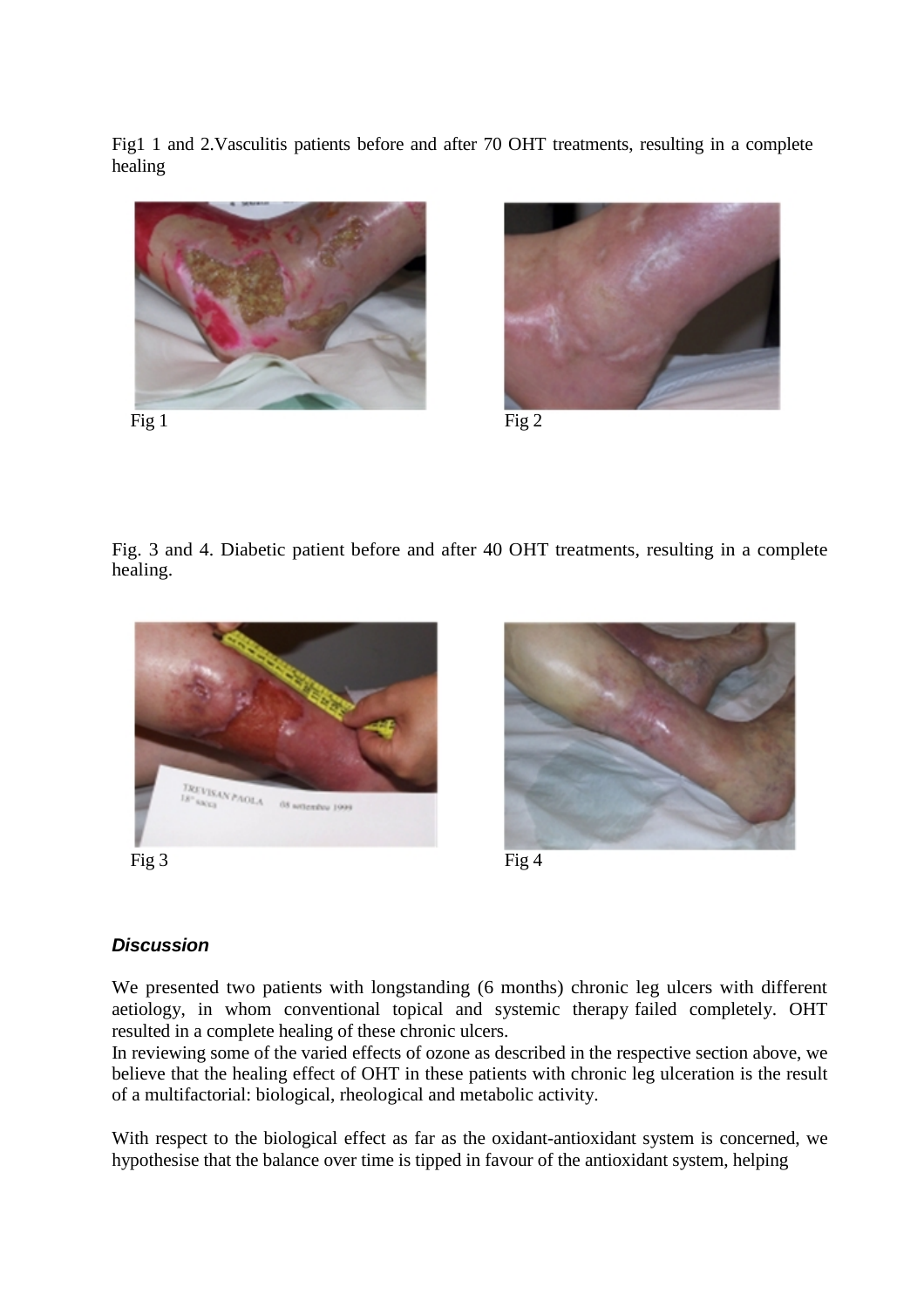to control the ongoing ulceration and necrosis. In addition we believe the rheological changes as a result of OHT are important in the repair of chronic wounds.

In chronic ulceration there is often severe angiopathy (formation of plugs of leukocytes, platelets, clotting products etc) to the degree that the microcirculation may be critically impaired and made worse by endothelial swelling and peri-vascular oedema. One effect of OHT is vasodilatation on account of an ozone increased generation of nitric oxide (NO), a potent vasodilator. Ozone increases blood filterability (membrane fluidity is increased, sedimentation rate is decreased) and causes a decrease in blood and plasma viscosity (plasma macromolecules are decreased). Moreover ozone may induce a hypo-coagulatory state (21), thus decreasing the tendency to clot. The thrombine time (TT) is increased, von Willibrand factor (vWF) is stimulated, fibrinogen is decreased and the tissue plasminogen activator (tPA) is increased. Activated partial thromboplastine time (APTT) is also prolonged. Moreover fibrinolysis, which is impaired in chronic wounds, may be enhanced.

Undoubtedly, all these factors resulting from OHT will improve the microcirculatory flow. The result is a more vigorous or renewed influx of erythrocytes. Erythrocytes carry vast amounts of anti-oxidants (SOD, catalase, GSH) that are capable of mopping up locally present reactive oxygen metabolites that are perpetuating chronic ulceration. An additional benefit of OHT is an increased concentration of 2,3 DPG in the erythrocytes, which results in a facilitated unloading of oxygen to the oxygen-starved tissues.

Benefits of OHT in the treatment of chronic ulcers may also be related to ozone's ability to preserve ATP and adenosine, while reducing lactate and xanthine levels during ischaemia. The obliterative micro-angiopathy seen in chronic ulcers is cause for ischaemia. This ischaemia may be intermittent in and not of static nature. Intermittent re-perfusion may occur from time to time. Re-perfusion has a deleterious effect on the tissue, but the reduction seen in xanthine levels after ozone exposure may limit or inhibit the re-perfusion injury. Finally, the positive metabolic aspects of ozone may enhance the formation of interstitial matrix factors and proteins that will benefit granulation, fibroplasia, neo-vascularization and the reepithelaization process.

## *Conclusion*

We have presented two non-surgical patients that were suffering from chronic leg ulceration for as long as two years and with whom conventional therapies failed altogether. OHT was instituted as a last resort to stave off a by the surgeon proposed amputation. OHT, initially given twice a week, had an almost immediate effect on swelling and oedema as well as on the intensity of the pain. The progress in healing was slow but steady. After many months of OHT a complete healing of the ulcers was the result.

## *References:*

- 1. Bocci, V. *Ossigeno-ozoneterapia* (Milano, Casa Editrice Ambrosiana, 2000), p. 25-26. ISBN 88-408-1026-9
- 2. Bocci, V. Ozone as a bioregulator: Pharmacolgy and toxicology of ozonetheapy today. *J of Biol Regulators and Homeostatic Agents* 10(2):31-53, 1996.
- 3. Romero Valdes et al., 1993 Arteriosclerosis obliterans and ozone therapy. Its administration by different routes. *Angiologia* 45(5):177-179, 1993.